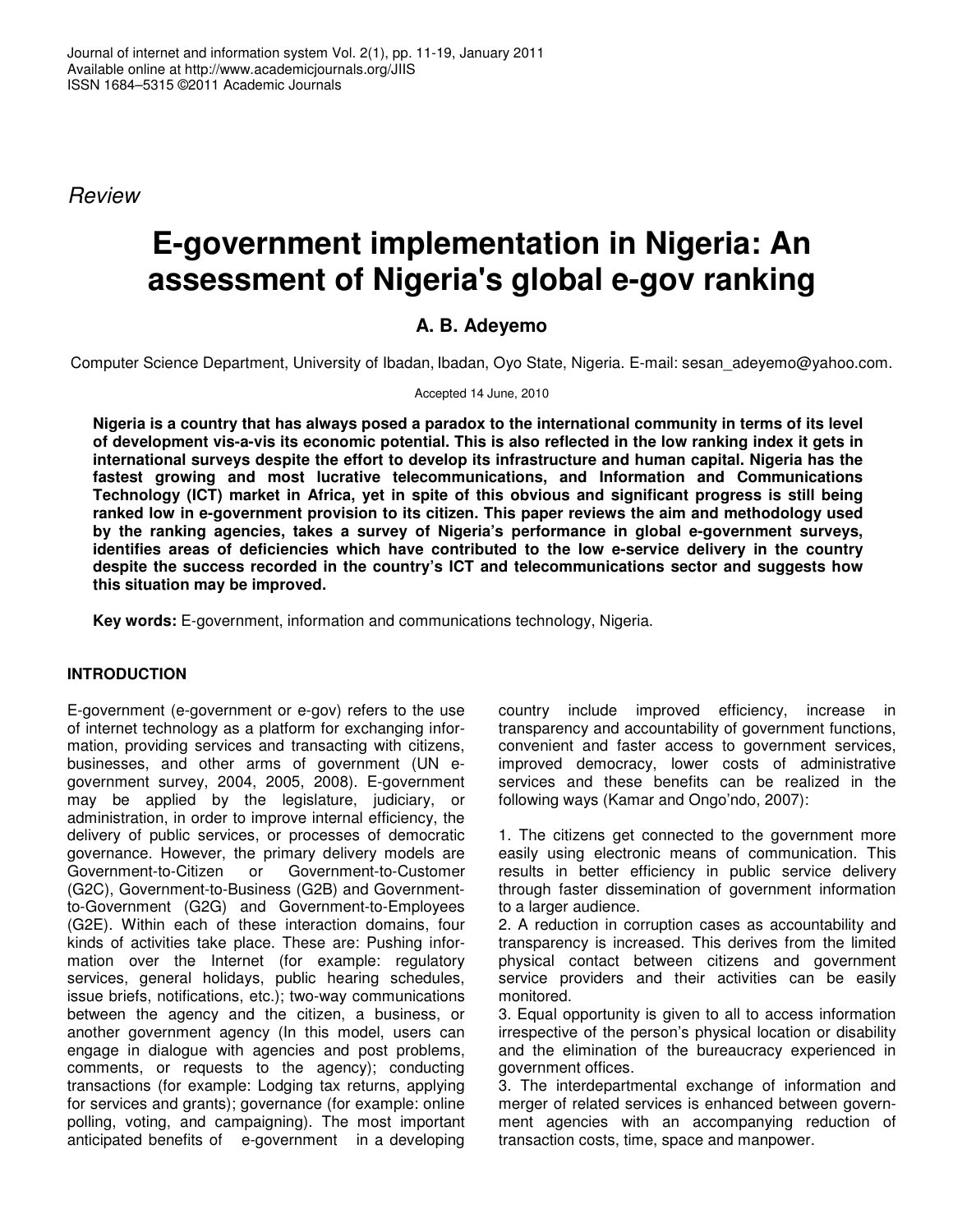The following factors have been identified (Kamar and Ongo'ndo, 2007) as barriers to effective E-Government implementation in developing countries:

1. A reluctance to share information which has resulted in policies that deny access to information and the creation of "empty" government ministries websites with information of little value.

2. The government being faced with management challenges in the implementation of E-Government. The uncoordinated E-Government activities result from low level of public administration of E-Services as well as low quality and insufficient E-Content information from grassroots levels.

3. Low information technology literacy in a country which slows down the process of E-Government.

4. The uneven distribution of Internet facilities, high cost of connection and in some cases low penetration of high speed connectivity to the Internet.

5. Digital Divide which is experienced between the urban rich and poor, the rural and urban citizens, the IT literate and the IT illiterate. This manifests also in the language in which web site content is delivered which can only be understood by a minority elite.

6. Insufficient allocation of financial resources due to financial constraints and mixed government policies which has slowed down the rate at which E-Government is introduced.

7. E-government implementations failing due to a mismatch between the current and future systems resulting from the large gap between physical, social, cultural, economic and other contexts between the software designers and the place in which the system is being implemented.

It was proposed in Matthias and Gaëlle (2003) that the ultimate benefits of e-government can only be derived when e-governance has been achieved. E-governance is composed of three basic elements, namely egovernment, e-regulation and e-democracy, yet is more than the simple addition of these three elements. egovernment deal with issues relating to how the state makes use of Information and Communication Technology (ICT) in order to provide better services, often in partnership with the private sector and civil society organizations. e-regulation deal with issues that relate to how the state makes use of ICT to better regulate and provide public service (price, quality, accessibility). edemocracy deal with issues that relate to how the state make use of ICT to improve its rule-making function, that is, involving the various societal actors in its decision making process. Hence e-governance has been described (UN e-government survey, 2004, 2005, 2008) as the public sector's use of the most innovative ICTs, like the internet, to deliver to all citizens improved services, reliable information and greater knowledge in order to facilitate access to the governing process and

encourage deeper citizen participation. It is an unequivocal commitment by decision-makers to strengthening the partnership between the private citizen and the public sector.

This paper reviews the concept of e-government and egovernance and considers the United Nations (UN) model of e-government implementation which is used as the basis for ranking the 192 member nations of the UN in its global e-government surveys. It considers the intention and methodology used by ranking agencies and in particular the UN global surveys and makes a comparative study of Nigeria's performance in global egovernment surveys in the period 2004 -2008. It highlights the success recorded in the country's ICT and telecommunications sector, identifies areas of deficiencies which have contributed to low E-Service delivery in the country and offers suggestions on how this situation may be improved.

#### **THE STAGES OF E-GOVERNMENT**

A couple of models have been proposed for the different stages in the evolution of e-government services (Benchmarking e-government, 2002; Matthias and Gaëlle, 2003; Kaaya, 2004; Okot-Uma and Rogers, 2004). The United Nations e-government global survey has adopted a five stage e-governance model (UN egovernment survey, 2004, 2005; 2008), these are:

**Stage 1 - Emerging presence:** In this stage a country commits to becoming an E-Government player. A formal but limited web presence is established through a few independent government websites which provide users with static organizational or political information.

**Stage 2 - Enhanced presence:** In this stage, a country's online presence begins to expand as the number of official websites increase, with more dynamic and specialized information content that is frequently updated. The interaction is still primarily unidirectional with information flowing essentially from government to the citizen.

**Stage 3 - Interactive presence:** In this stage a country's presence on the internet expands dramatically by entering the interactive mode with access to a wide range of government institutions and services.

**Stage 4 - Transactional presence:** In this stage twoway interactions between the citizen and the government is included.

**Stage 5 - Networked (or fully integrated) presence:** This stage represents the most sophisticated level in the online e-government initiatives. It is characterized by an integration of G2G, G2C and C2G (and reverse) interactions. The government encourages participatory deliberative decision making and is willing and able to involve the society in a two-way open dialogue (UN global e-government readiness Report, 2004).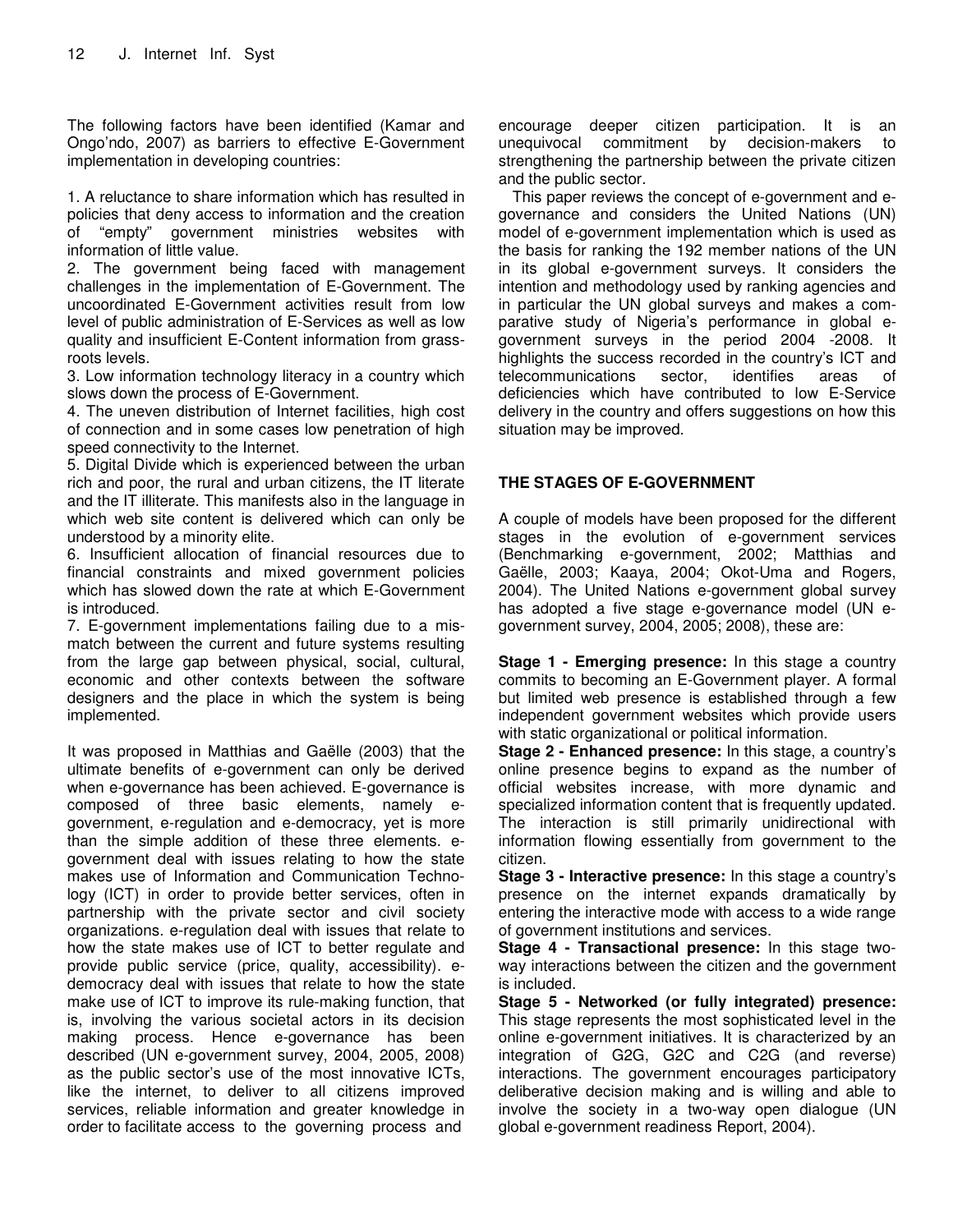#### **E-GOVERNMENT SURVEY INDICATORS**

According to Mahan (2007) during the last couple of years, ICT indicators have become increasingly popularized and prominent in mainstream discourses. These indicators can help policy advocates and policymakers to assess how likely different communities are to integrate ICT into their work and social trajectories, which are commonly referred to as e-readiness. A robust set of indicators is difficult to achieve. The countries and stakeholders must agree that the exercise is useful and there has to be an agreement on the indicators to be collected, that in terms of what is perceived as useful information.

Indicators, while being useful, are not neutral and express different things (Mahan, 2007). Indicators are an abbreviated language or device: they point, but do not explain. So it is useful to know who is doing the pointing, as well as their motivation for pointing in the first place, and the evidence used to legitimize their authority to point convincingly. Often, we accept the authority of many indicators without delving into their methodologies. They provide a snapshot of progress in the context of the particular world view of their creators and contain their own inherent values and can contribute to three main aspects of ICT policy development: needs assessment, monitoring progress in different economic and social sectors, and providing evaluation and feedback for specific programmes and initiatives. They are essential for setting policy priorities, measuring progress towards targets, and benchmarking results. The definition, design and measurement underlying indicators must be effected in reference to how they are intended to be used. Otherwise, indicators can be false and misleading measures.

Indicators should be explicit with regards to their respective methodologies (Mahan, 2007). It is often the case that methodological statements remain unread; indeed, many users of indicators lack the necessary background in quantitative methods necessary to understand the complex statistics or do not have the time to consider the raw data. Therefore, complex calculations bundled into a single index number that is offered at face value is not best practice and does not leave open the opportunity for subsequent analysis and scrutiny.

The United Nations global (UN) e-government readiness index (UN e-government survey, 2004; 2005; 2008) is a comparative ranking of the countries of the world according to two primary indicators: the state of egovernment readiness; and the extent of e-participation. It is a composite measurement of the capacity and willingness of countries to use e-government for ICT-led development. By ranking the performance of countries on a relative scale, the index provides a valuable input for policy making and agenda setting for the future and serves as a benchmarking tool for monitoring progress of countries as they progress towards higher levels of digital public service delivery in the future. However, it is also

stated that the survey does not suggest that 'higher' rankings are necessarily a 'better' outcome or even a desirable one. Therefore each country has to decide upon the level and extent of e-government initiatives in keeping with its indigenous development framework.

The UN global e-government readiness index (UN egovernment survey, 2004; 2005; 2008) is a composite index comprising the Web measure index, the telecommunication infrastructure index and the human capital index. A description of the parameters that make up the index as presented in the UN e-government survey (2004; 2005; 2008) is presented.

#### **Web measure index**

This is based upon a five-stage model described earlier. For countries that have established an online presence, the model defines stages of e-readiness according to a scale of progressively sophisticated citizen services. Countries are ranked in consonance with what they provide online. The web measure survey assessments are based on a survey instrument, which allows for only a binary value to the indicator based on the presence or absence of specific electronic facilities or services available. The primary site used for the assessment is the National Portal or the official homepage of the government. Where no official portal is available, additional government sites are assessed.

#### **Telecommunications infrastructure index**

This is a composite weighted average index of six primary indices based on basic infrastructural indicators, which define a country's ICT infrastructure capacity. These are: PC's/1000 persons; internet users/1000 persons; telephone lines/1000 persons; online population; mobile phones/1000 persons; and TV's/1000 persons.

Data for the UN member of states are taken primarily from the UN International Telecommunication Union (ITU) and the UN statistics division, supplemented by the World Bank. The telecommunications infrastructure index is constructed as a composite measure which assigns a 20% weight to the first three variables and 5% to the remaining two. However in the 2008 report the indices have been adjusted to five primary indices which are: Internet users /100 persons, PCs /100 persons, main telephones lines /100 persons, cellular telephones /100 persons, broad banding /100 persons. The telecommunications infrastructure index is then constructed as a composite measure which assigns each variable a 20% weight.

#### **Human capital index**

This index is a composite of the adult literacy rate and the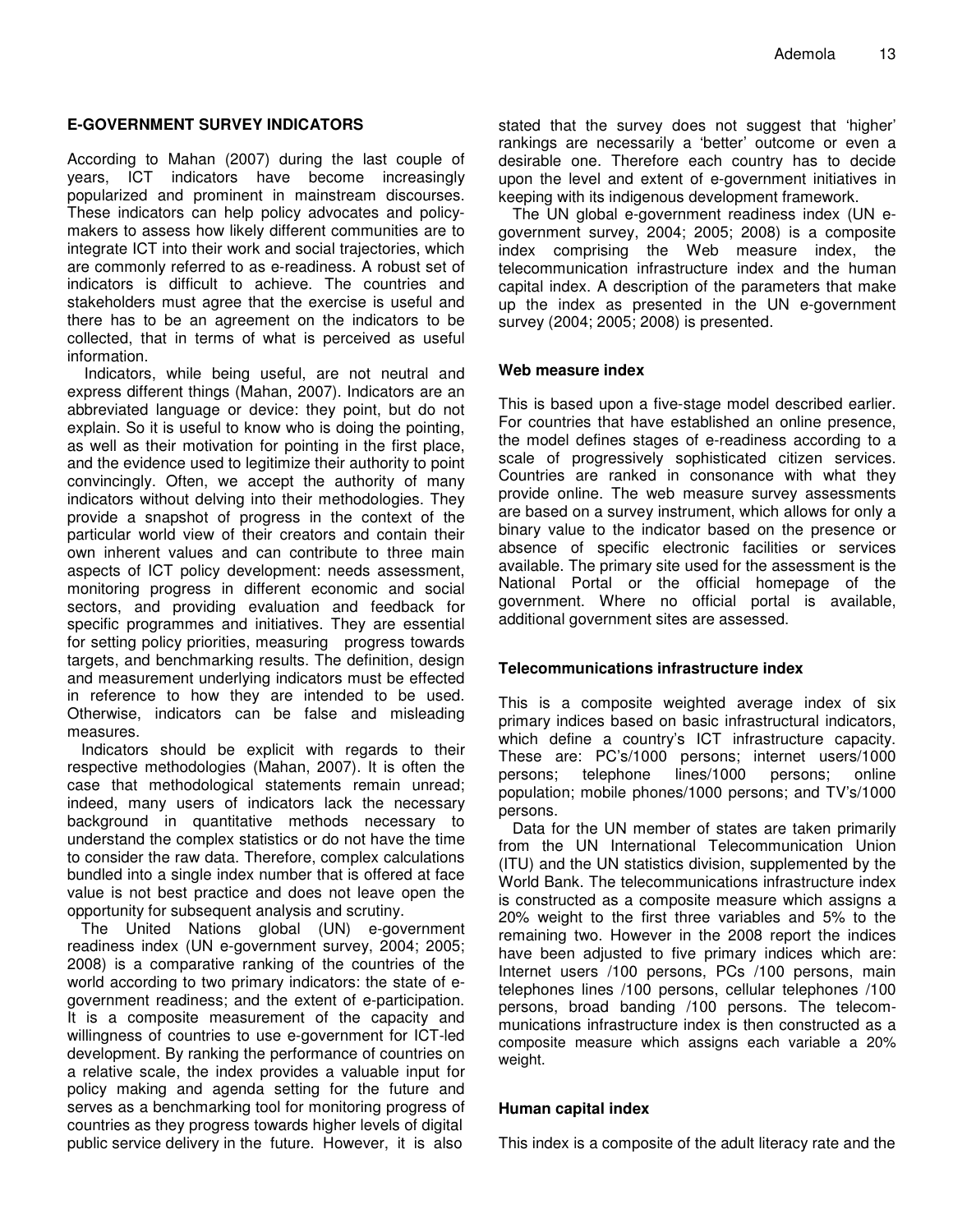combined primary, secondary and tertiary gross enrolment ratio with two third weight given to adult literacy and one third to gross enrolment ratio. The data for the adult literacy rate and the gross enrolment ratio was drawn primarily from the United Nations Educational, Scientific and Cultural Organization (UNESCO). This is supplemented with data from the UNDP Human Development Report.

Whereas, the web measure index assesses the availability of information and services online, the eparticipation index (UN e-government survey, 2004; 2005; 2008) measures 'how useful' are these services and how frequently they appear. The index attempts to qualify if these tools and materials are conducive to an online deliberative and participatory process between the government and the citizen. It is composed of three parts which are: E-Information, E-Consultation, and E-Decision making. These three are the qualitative equivalent of the quantitative web measure survey.

#### *E-information*

This assesses national websites and portals to determine if governments are providing the basic information that serves as the foundation for citizen participation. This includes elements such as the online publishing of the official e-participation policy, listings of opportunities for online participation mechanisms to involve citizens.

#### *E-consultation*

This assesses the interactive methods employed to solicit citizen opinion, feedback and input, such as online channels, including informal polls, bulletin boards, chat rooms/instant messaging and weblogs (blogs), as well as formal online consultation.

#### *E-decision making*

This evaluates the extent of a government's commitment to e-participation, as evidenced by the definitive acknowledgement of an individual citizen's input and by a stated commitment to take it into account when making decisions.

The e-participation index (UN e-government survey, 2004; 2005; 2008) complements the raw data, and is therefore, an important and valuable means of evaluating both the efforts of governments and the actual quality of the information and services provided.

#### **NIGERIA'S E-GOVERNMENT RANKING**

A comparative study of the E-Readiness Index of the first

five West African countries performance in the 2004, 2005 and 2008 UN global e-government survey report was carried out. Table 1 presents the Global ranking (and Index) of the first five West African countries out of a total of 192 UN member countries surveyed. Tables 2, 3 and 4 presents the breakdown of the E-Readiness, E-Participation and Service Delivery (percent utilization by stages) reports for Nigeria.

While it is to the country's credit that its Global ranking among the 192 member nations of the United Nations had improved from the 141<sup>st</sup> position in 2004 to 136<sup>th</sup> position in 2008, this is still a far cry from Cape Verde which still ranks first in the West African sub-region with a ranking of 104 in 2008. The West African region had the lowest regional index in the 2008 Survey. The region scored a 0.2110 in 2008 as compared with the world average of 0.4514. Cape Verde (0.4158) continues to lead the region, with Nigeria (0.3063) and Ghana (0.2997) taking the top three spots.

#### **EXAMINING THE E-GOVERNMENT RANKING**

While there is no doubt that the government is fully committed to the development of ICT and telecommunications infrastructure, and considering the improvements in the sector over the past couple of years the country's infrastructure ranking should have improved tremendously and it has. Table 2 shows that the country's Infrastructure Index has moved up from 0.0013 in 2004 to 0.0492 in 2008. Some of the reasons for the improvement in Nigeria's infrastructure index are the success recorded in the Nigerian telecommunications sector. Nigeria has a population of 140 million people, 70% of whom were said to be living in underserved and remote areas of the country (Dada, 2007), however, it now has the fastest growing and most lucrative telecommunications and ICT market in Africa and third in the world behind China and Brazil (Aneke, 2009). As a virgin market experiencing rapid growth, Nigeria has become a preferred destination for international technology investors from South Africa, Middle East, Europe, Asia and North America yet by the year 2000 Mongolia and Afghanistan were the only 2 nations with worse teledensity figures than Nigeria.

Records show that Nigeria's telecommunication and ICT infrastructure has grown astronomically from teledensity figures of 0.4 lines per 100 inhabitants in year 2000 (with 400,000 connected lines and 25,000 analogue lines), to teledensity figures of 42 lines per 100 inhabitants (representing 59 million active subscribers) in October 2008 (Ndukwe, 2008). Highlights of some of the gains in the telecommunications sector are:

1. The licensing of various digital mobile operators, fixed wireless access and long distance operators, internet service providers and a second national carrier by the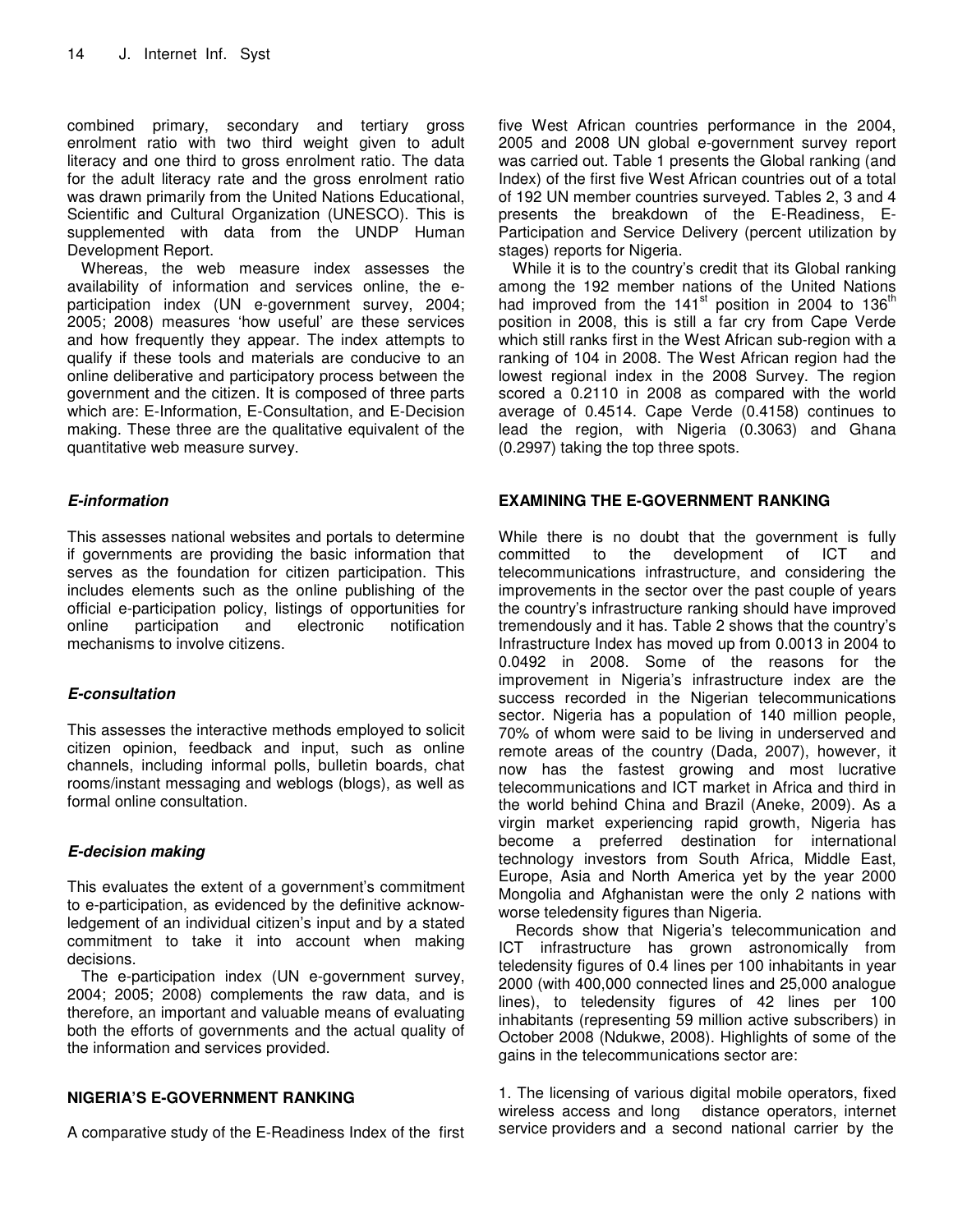|   |            |            | <b>Index 2005</b> | <b>Index 2008</b> | Global ranking in |      |      |
|---|------------|------------|-------------------|-------------------|-------------------|------|------|
|   |            | Index 2004 |                   |                   | 2004              | 2005 | 2008 |
|   | Cape Verde | 0.3442     | 0.3346            | 0.4158            | 107               | 116  | 104  |
| 2 | Nigeria    | 0.2485     | 0.2758            | 0.3063            | 141               | 139  | 136  |
| 3 | Ghana      | 0.2369     | 0.2758            | 0.2997            | 143               | 133  | 138  |
| 4 | Senegal    | 0.2328     | 0.2238            | 0.2531            | 145               | 153  | 153  |
| 5 | Gambia     | 0.171      | 0.1736            | 0.2253            | 162               | 163  | 159  |

**Table 1.** West African countries e-government readiness index 2004/2005/2008.

**Table 2.** Nigeria e-readiness/e-participation index 2004/2005/2008.

| Year | Web measure<br>index | index  | index | index  | Infrastructure Human capital E-gov. readiness E-gov. readiness E-participation E-participation<br>rank | index  | rank |
|------|----------------------|--------|-------|--------|--------------------------------------------------------------------------------------------------------|--------|------|
| 2008 | 0.2241               | 0.0492 | 0.648 | 0.3063 | 136                                                                                                    | 0.0682 | 116  |
| 2005 | 0.2231               | 0.0143 | 0.59  | 0.2758 | 139                                                                                                    | 0.0794 | 39   |
| 2004 | 0.143                | 0.013  | 0.59  | 0.248  | 141                                                                                                    | 0.0656 | 33   |

**Table 3.** Nigeria infrastructure index.

| Year | Internet users<br>index | PC<br>index | Tel Lines<br>index | Online pop<br>index | <b>Mobile</b><br>subscription index | <b>TV sets</b><br>index | index    | <b>Broadband</b> Infra structure<br>index |
|------|-------------------------|-------------|--------------------|---------------------|-------------------------------------|-------------------------|----------|-------------------------------------------|
| 2008 | 0.067                   | 0.01        | 0.013              | Not Used            | 0.156                               | Not used                |          | 0.0492                                    |
| 2005 | 0.009                   | 0.009       | 0.0066             | 0.001               | 0.0214                              | 0.072                   | Not Used | 0.0143                                    |
| 2004 |                         |             |                    |                     |                                     | 0.1                     | Not Used | 0.013                                     |

**Table 4.** Nigeria (Service delivery by stages (percent utilization)).

| Year | Stage 1<br>emerging | Stage 2<br>enhanced | Stage 3<br>interactive | Stage 4<br>transactional | Stage 5<br>connected | <b>Total</b><br>(%) |
|------|---------------------|---------------------|------------------------|--------------------------|----------------------|---------------------|
| 2008 |                     | 32                  | 27                     |                          |                      | 67                  |
| 2005 | 100                 | 24                  | 26                     | 5                        | 9                    | 21.17               |
| 2004 | 87.5                | 12.6                | 20.2                   |                          | 3.7                  | 13.5                |

Nigeria Communication Commission since 2001.

2. A submarine fiber optic cable link that is being managed by the country's government owned telecoms provider Nigerian Telecommunications Limited (NITEL).

3. Fiber optic cable links are now being laid to link various parts of the country by the telecoms companies, for example, Globacom Telecommunications which is the country's second national carrier has laid fibre optic cable links from Lagos to Kano, and Zaria to Jos.

4. A second submarine fiber optic cable connection project funded by the African Development Bank (ADB) has been approved. The fiber optic cable link will involve the laying of 7,000 kilometers of submarine fiber optic cable between Lisbon in Portugal, Accra in Ghana, and Lagos in Nigeria. The 1.92 terabytes per seconds of available bandwidth will be leased wholesale to telecom operators and internet service providers on an open access basis.

5 The National Space Research and Development Agency (NASRDA) had launched the countries first communications satellite in 2007 (after the launch of the country's first earth resources satellite) with a second communication satellite (and second Earth Resources Satellite) already in the pipeline.

6. In the ICT sector, Nigeria had 117 internet service providers with 1.52 subscribers and 6.75 users per 100 inhabitants at the end of 2007. With the growth in the mobile subscriber base and practically all the telecom networks offering Internet browsing services more customers are now using their mobile phones to access online resources.

7. The Computers for All Nigerians Initiative (CANI) which is a programme which aims to improve Nigerians' access to computer hardware by providing a funding mechanism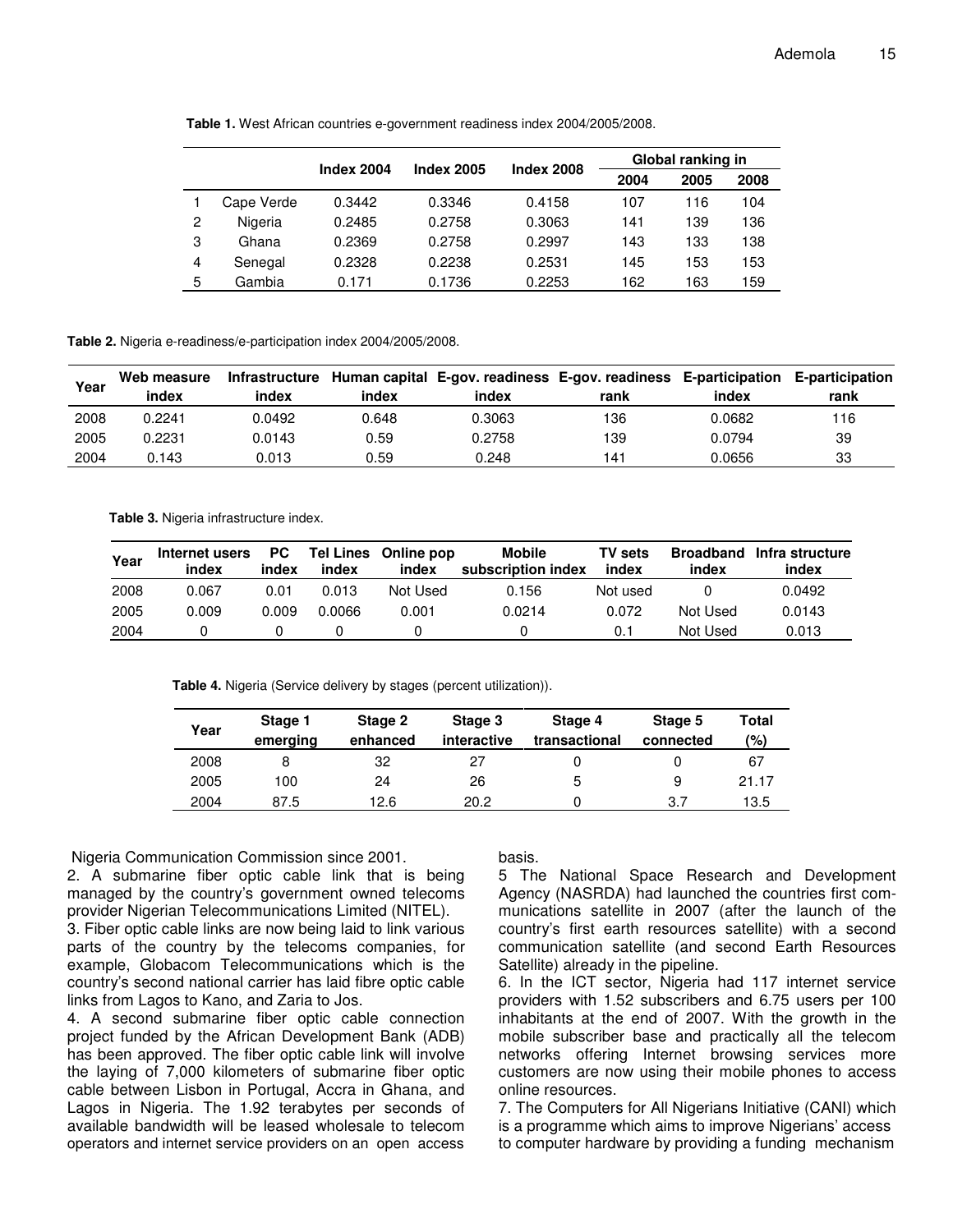whereby civil servants are able to purchase computers and pay back the loan at a low rate of interest.

8. The Petroleum Technology Development Fund (PTDF) and the Education Tax Fund (ETF) are also building and equipping computer centers in both secondary and higher education institutions across Nigeria.

Nigeria's Human Capital Index also showed an increase from 0.59 in 2004 - 2005 to 0.648 in 2008. Although the data used for computing this metrics is from International agencies, it shows that the efforts of government in developing education is starting to yield positive dividends.

Nigeria's Web Measure Index has moved from 0.143 in 2004 to 0.2241 in 2008, but the increase has not matched the improvements recorded in Infrastructure. The UN 2001 benchmarking e-government report (Benchmarking E-government, 2002) had given a detailed assessment of Nigeria's E-Readiness status, stating that Nigeria's government web sites were primarily for public affairs issues, with very little dynamic information to the citizens. The unofficial government web site is the Presidency. Quotes about combating corruption and allegiance to the presidency appeared on the page and the site itself did not provide direct access to all ministries and legislative or judicial issues, including laws and regulations or court decisions. The report further stated that Nigeria had no ministries online, and instead provided links to an array of agencies and departments concerning export regulations, ports authority, public enterprises, corporate affairs, and investment promotions. Information (or sites) relating to education, social services, health care or women and children specifically were conspicuously absent. It also observed that this pattern of unbalanced implementation was common among developing countries.

The subsequent reports (2004, 2005, 2008) published as the UN global survey reports only presented assigned index (and ranking) without specifically giving any indication of what the assessors found wrong with the country's e-government implementation strategies, apart from the general comment that most of the countries in the West African region continued to lag behind (at the bottom) because of low scores in the education, infrastructure and web assessment indices.

Nigeria's Web Measure Index should have improved more than what is indicated in Table 2 because the growth of ICT and the telecommunications system has transformed business practices, making business more cost effective, developing financial markets, E-learning (including open and distance learning) and the increased use of online financial transactions systems (E-Payment). For example, practically all the nation's leading banks and financial institutions, tertiary educational institutions, examination agencies and key governmental agencies like the Customs Service, Immigration Service and even The Nigerian Law School have ported their operations online, and this includes information dissemination, form

processing and the opportunity to carry out financial transactions online. The list of organizations cuts across both private and public sector organizations.

However, as can be observed from Table 4 which shows the breakdown for the service delivery by stages (percent utilization) index, the country was scored zero in the implementation of stage 4 and stage 5 of that egovernment indicator in 2008, while the ranking for the previous years at this two stages were not better. The service delivery by stages (percent utilization) index is very important because it explains our poor ranking in the e-participation Index. Hence our use of ICT tools and materials has not been in a manner that provides a conducive environment for e-government service delivery processes (or e-governance).

#### **IMPROVING E-GOVERNANCE SERVICES IN NIGERIA**

Okot-Uma and Rogers (2004) identified four generic milestones which can serve as a "checklist" of salient features for any initiative leading to e-governance implementation, namely:

1. Stakeholder statement of requirements: This is based on consultations between key stakeholders in government, business /private sector and civil society, with a view towards the derivation of a mechanism for soliciting the views of the key stakeholders, and obtaining feedback from them.

2. Baseline assessment: This is an assessment of the state of e-readiness or e-preparedness, which is composed of the baseline assessment of critical success factors, existing ICT infrastructure, existing ICT info structure and public private partnerships. The baseline assessment of critical success factors is of a multidimensional nature that has a number of factors which are necessary initial conditions for a successful e-governance initiative. These include: Top-Level Commitment, Organizational Responsibility, E-Governance Policy "Orientation" and "Scope". Top level commitment implies that there is a formal recognition for the need to have in place a comprehensive e-governance strategy and a manifestation of presidential (or Ministerial) commitment with specific, directed responsibility for invoking and driving action on the delivery and implementation of an egovernance strategy, which is backed by an adequate budgetary resource allocation.

3. Blue Print for E-Governance: This implies that there will be a national e-governance masterplan which is the result of the articulation of stakeholders' statement of requirements (Stakeholder Expectations) and baseline assessments for e-governance. the plan should identify the strengths, weaknesses, opportunities and risks for egovernance implementation with recommendations for strategic options and an action plan for e-governance implementation. The recommendations should address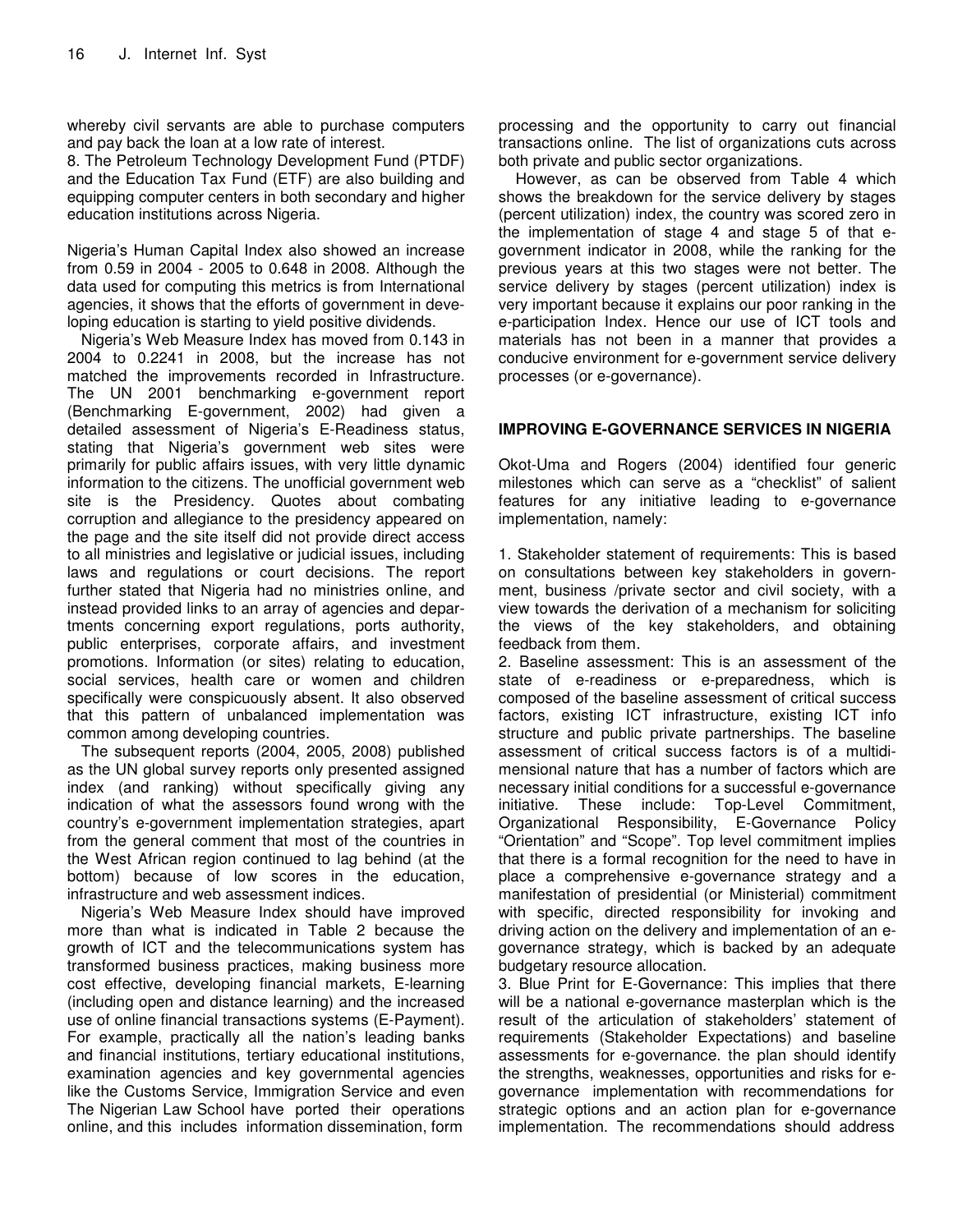some of the following: Implementation as a Project Management Process, incorporating recommendations for resources, timelines, milestones and strategies; implementation as change management process, incorporating an Action Plan to effect changes that may arise from the introduction of an e-governance initiative in an otherwise traditional national economic environment; regulatory framework setting; and standards framework setting.

4. Implementation: This is viewed as a combined project management process and a change management process for e-governance. change management may be perceived as a critical aspect of enabling the implementation of an e-governance masterplan. The change management process will commence with Process enablement (which looks at the existing manual processes in each area defined for e-governance implementation and establishes solutions for computerizing and/or automating) followed by people enablement (which will verify whether the right human resources are in place for managing and driving the change). People issues like artifacts, skills, heuristics, experience, natural talent, social networks and training. Qualifications should be looked at in the context of change management to be able to determine, for example, ICT staff retention strategies for those change agents who would have been identified to see the process to a successful completion. People enablement is followed by Infrastructure Enablement which is the determination of the nature of infrastructure that egovernance applications and systems will be running on. Infrastructure enablement is followed by system enablement, which involves the procuring of ICT equipment and making it run on the established infrastructure in line with the business requirements of the e-governance vision. Change takes time and for people enablement this implies efforts aimed at changing practices, knowledge and skills, behavior, beliefs and values. The service of an e-governance change manager is imperative. The implementation of ICT initiatives, namely, ICT Infrastructure, ICT infostructure and their associated concomitants, must be managed as a programme of action running multiple, sequential and parallel projects. Therefore the successful implementtation of an e-governance masterplan lies in the creation of a change management system, driven under the aegis of a change manager for e-governance.

The Nigerian government has in the last couple of years taken steps at the federal government level to give the country a sense of direction and harmonize the efforts of the disparate organizations and stakeholders in the development of, and utilization of ICT in Nigerian. The Federal Executive Council (FEC) approved a national information technology policy in March, 2001 and began the implementation with the formation of the National Information Technology Development Agency (NITDA) in April, 2001 and recognized the private sector as the

driving engine behind the IT sector. While NITDA has established the platform for ICT development, significant G2G awareness and set up a basis for e-government initiatives in Nigeria the government also adopted a private-public partnership of a tripartite joint venture registered as National E-Government Strategies Limited (NeGST), comprising government (5%), consortium of banks (15%) and a strategic partner (80%). The joint venture has a mandate "to create a practical strategy and a single architecture to guide the evolution of digital government solutions with consistent standards, operating platforms and applications across agencies and government systems". The launching of the e-registration of teachers in Nigeria project in May, 2006 was the first rollout of NeGST services.

The Nigerian government, recognizing the need to review the national information technology policy in the light of global changes in the IT sector internationally and in Nigeria, set up the "ICT for development" strategic action plan committee to develop a new ICT plan. NITDA in 2008 announced that the committee had finished its work and the country's new "ICT for development" tagged ICT4D was now ready. The national ICT4D plan is targeted at using ICT to achieve the government's seven point agenda and 'Vision 20: 2020,' thereby deploying ICT to achieve Nigeria's Millennial Development Goals, NEPAD development initiatives and the world summit on information society's plan of action. It contains actionable programs for short, medium and long term implementation by identified stakeholders (in conjunction with local and/or international private organizations).

While the government continues to improve upon the existing ICT Infrastructure through the activities of NITDA, NCC and other state owned and private organizations, and has taken the initiative to invite all stakeholders to formulate an ICT Masterplan for the country, Nigeria should have an e-government leader (or change manager) responsible for implementing the national e-government policy and ensuring that all the national government websites and e-government policies are integrated and coherent. This responsibility could be assigned to any of the two governments sponsored agencies responsible for charting a course for Nigeria's ICT and e-government services projects (or any other agency that the government wants to put in charge). The e-government leader (or agency) will be responsible for the design, implementation and maintenance of an integrated and coherent national e-government portal which will serve as a gateway for the provision of egovernance services by the government.

The need for a government agency to take charge of the development and maintenance of a National E-Government portal is illustrated with the example of the Hukoomi e-government portal (ictQUATAR, 2008) that was launched by Qatar (a developing country like Nigeria) in February 2008. Hukoomi is a one-stop shop for a wide-variety of government information and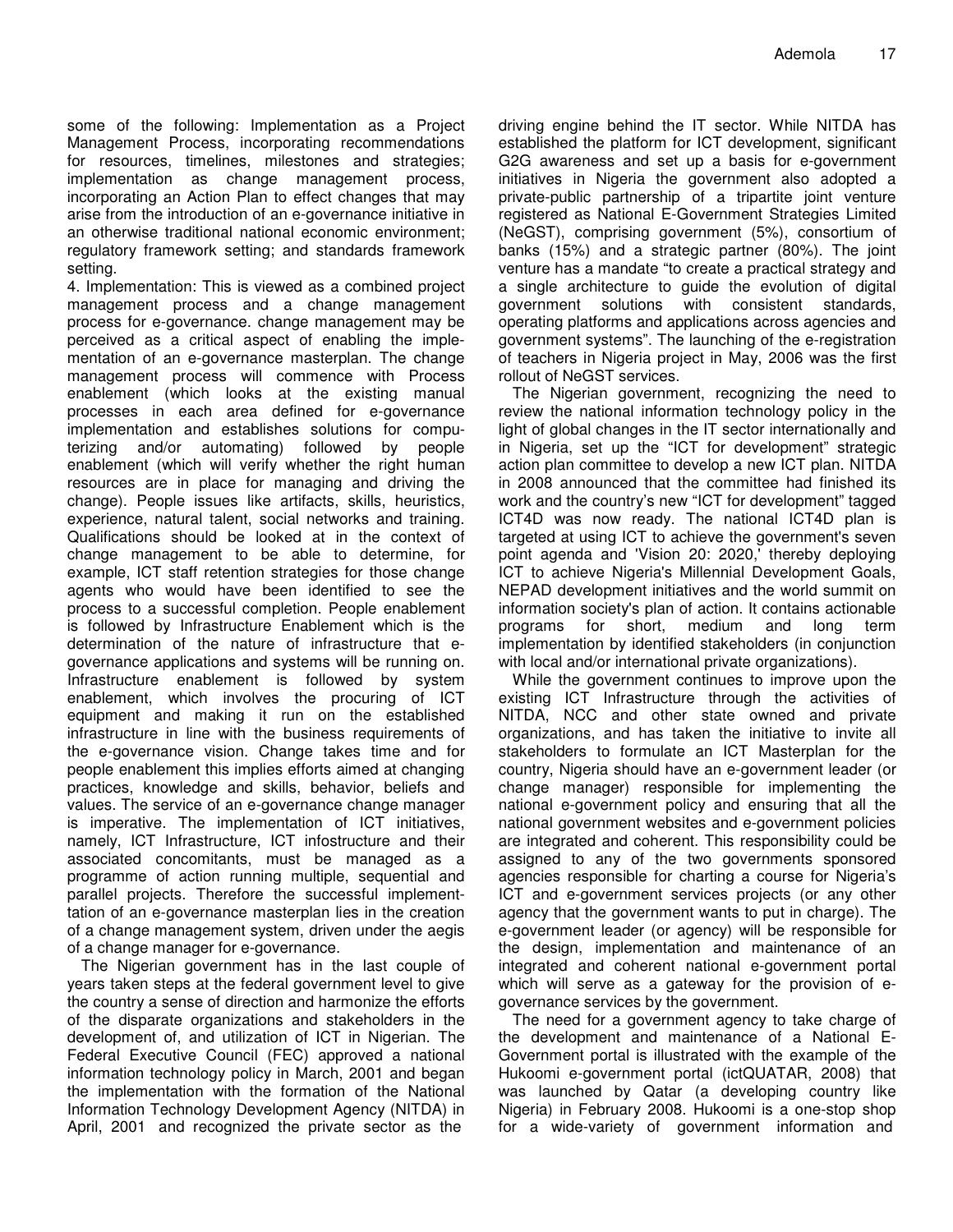services. It is a government-wide effort coordinated by ictQATAR, and forty-eight government entities were reported to have been involved in the development of the portal. The user-friendly portal allows citizens, residents, businesses and visitors to easily access government information and services at any time of the day or night. From the portal all current online e-government services, new commercial registration services, and detailed information on government entities, including ministries, councils and authorities can be accessed. It houses nearly 275 services and 56 e-services. On the portal homepage users can find a variety of services and information relevant to them and to commonly used eservices, such as payments for electricity and water bills, health card application and resident permits. Portal users can also use the "search" feature on the website to quickly find pertinent information and services.

A plan for the coordinated implementation of egovernance services under the supervision of the egovernment leader should be put in place. The plan should specify deliverables like resource acquisition and usage, timelines, milestones and strategies for egovernance implementation. Although the needed resources (ministries, state and local government web sites/portals, communications infrastructure etc) are being put in place by both private and/or public agencies, these should be coordinated and integrated within a nationally planned e-governance system. The plan should move the country beyond the "digitization or substitution stage" (Matthias and Gaëlle, 2003) which is characterized by the digitalization of the service delivery mechanisms thereby substituting the traditional interface with a digitalized one. For most of the less developed countries and some of the more developed countries, egovernance is still very much about computerizing existing government businesses and, to a lesser or greater extent, reengineering Government processes, systems and structures (Okot-Uma and Rogers, 2004). The plan should introduce substantial changes in the way services are being produced. It should provide the possibility for enhance transaction services like online bidding for public contracts, online tracking of permits, online form submission, online financial transactions with all security issues adequately addressed, and the inclusion of e-consultation and e-decision making which will allow two way communication between the government and the citizens in a secure manner.

We can also intentionally work towards improving our low ranking in the Web Measure Index when the Global Survey reports are being prepared by noting the indicators that the assessors are really scoring. These are:

1. The availability of E-Government services among five key ministries, namely: Health, Education, Welfare, Labor and Finance. These are the primary government sites being used for the survey.

2. Countries that have online consultation as part of their e-government services scored high in e-participation. For instance the United States of America scored the highest (1.0000) on the e-participation index in 2008 due to its strength in e-information and e-consultation, which enables citizens to be more interactive with their government while the United Kingdom experienced the biggest drop in ranking from the previous survey, descending from the leader position in 2005 to 24th in 2008 and this was mainly due to the migration of eparticipation products and services from its national portal to local government portals. The e-participation survey does not take into account regional and local portals or websites, but only national portals or websites and selected ministries.

3. The methods used for the computation of the Indices will continue to change as new technologies are deployed, as happened in the 2008 report and this will continue to affect our ranking. This implies that we must keep abreast of the new innovations in E-Service delivery (like the increased use of Web 2.0 tools which can be used to develop two-way communication with the citizenry) and deploy them also.

#### **CONCLUSION**

The main challenge of e-government implementation in any developing country is whether the intended objective of reaching the citizens is actually achieved. Egovernment should reach all the people who need government services regardless of their location, age, status, language, or access to the Internet. The egovernment global survey is a means by which governments can assess their level of preparedness for the provision of services to their citizens using modern ICT and telecommunication techniques. This can be achieved by the provision of adequate ICT infrastructure, improving online services and citizens' access to these services and dedicating itself to improving the country's literacy level. A country will benefit if it critically examines its present state and then identifies those areas that it needs to improve. Nigeria still needs to improve further on its ICT services and telecommunications systems. Mobile telephony holds some promise for increasing access for marginalized sectors of the population and there has been an exponential growth in mobile subscriptions and all Nigerian states now have some form of mobile coverage, however, there are still millions of Nigerians with limited or no access to ICT services due to lack of network infrastructure. ICT infrastructure cannot work without a regular source of electrical power. More effort should be devoted to improving the country's epileptic power supply. The nation still needs to commit more resources into the development of its Human Capital, address the internal digital divide between the literate and illiterate citizens , while the nation's websites